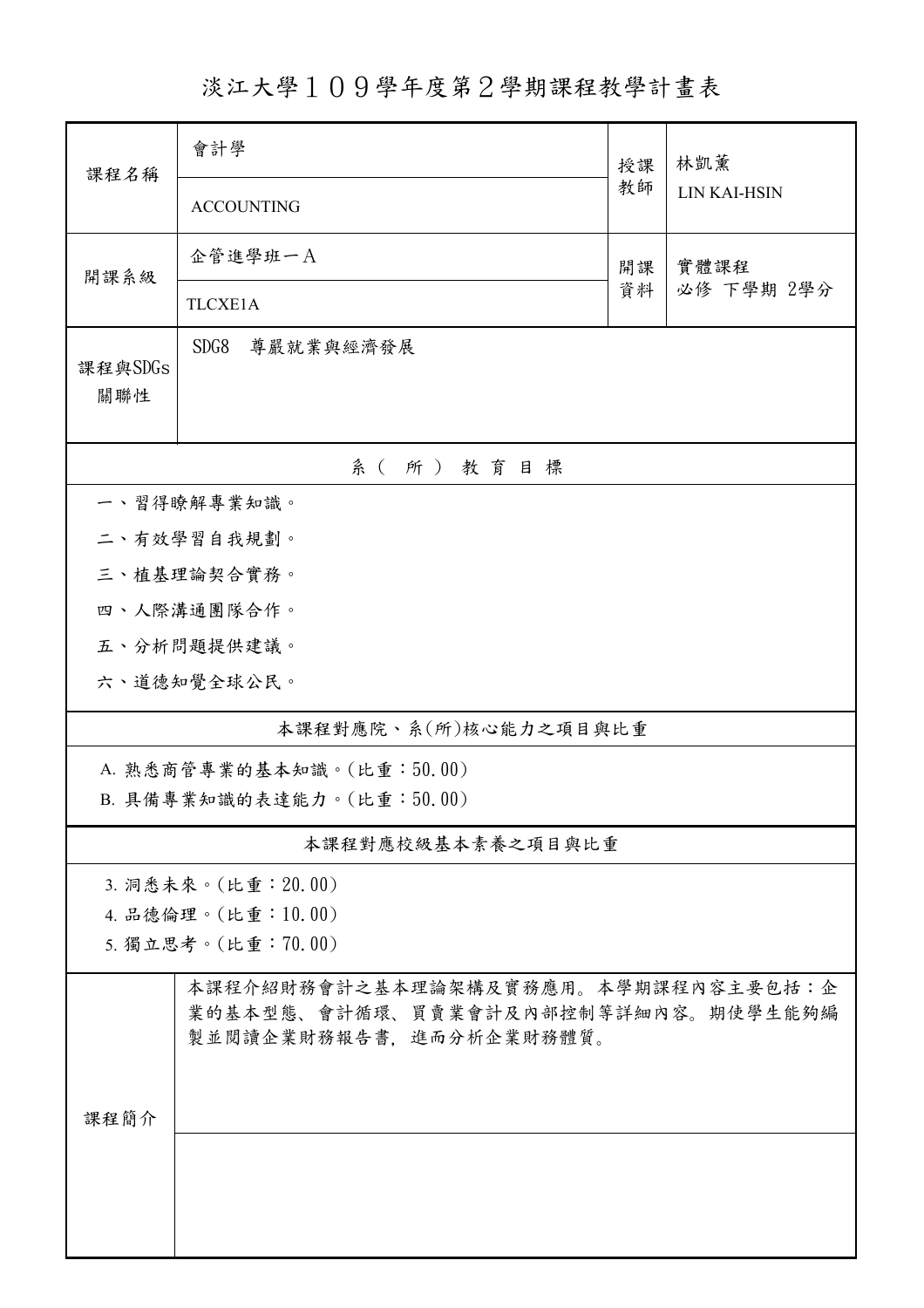|                                                                         | The main purpose of this course is to introduce basic framework and<br>practice of Financial Accounting. We will introduce the primary forms of<br>business organization, accounting cycle, merchandising operation, and internal<br>control. Further, students can prepare and understand financial statement<br>reports, then analyze a company's financial structure. |                         |            |                                                 |       |  |  |  |  |
|-------------------------------------------------------------------------|--------------------------------------------------------------------------------------------------------------------------------------------------------------------------------------------------------------------------------------------------------------------------------------------------------------------------------------------------------------------------|-------------------------|------------|-------------------------------------------------|-------|--|--|--|--|
|                                                                         | 本課程教學目標與認知、情意、技能目標之對應                                                                                                                                                                                                                                                                                                                                                    |                         |            |                                                 |       |  |  |  |  |
| 將課程教學目標分別對應「認知(Cognitive)」、「情意(Affective)」與「技能(Psychomotor)」<br>的各目標類型。 |                                                                                                                                                                                                                                                                                                                                                                          |                         |            |                                                 |       |  |  |  |  |
|                                                                         | 一、認知(Cognitive):著重在該科目的事實、概念、程序、後設認知等各類知識之學習。<br>二、情意(Affective):著重在該科目的興趣、倫理、態度、信念、價值觀等之學習。<br>三、技能(Psychomotor):著重在該科目的肢體動作或技術操作之學習。                                                                                                                                                                                                                                   |                         |            |                                                 |       |  |  |  |  |
| 序<br>號                                                                  |                                                                                                                                                                                                                                                                                                                                                                          | 教學目標(中文)                |            | 教學目標(英文)                                        |       |  |  |  |  |
| $\mathbf{1}$                                                            |                                                                                                                                                                                                                                                                                                                                                                          | 學習財務會計基本原理與觀念           |            | understanding accounting principles and concept |       |  |  |  |  |
| 2                                                                       | 瞭解並運用會計循環                                                                                                                                                                                                                                                                                                                                                                |                         |            | understanding and applying accounting cycle     |       |  |  |  |  |
| 3                                                                       | 閱讀及分析財務報表                                                                                                                                                                                                                                                                                                                                                                |                         |            | Analyzing the financial statements              |       |  |  |  |  |
|                                                                         |                                                                                                                                                                                                                                                                                                                                                                          |                         |            | 教學目標之目標類型、核心能力、基本素養教學方法與評量方式                    |       |  |  |  |  |
| 序號                                                                      | 目標類型                                                                                                                                                                                                                                                                                                                                                                     | 院、系(所)<br>核心能力          | 校級<br>基本素養 | 教學方法                                            | 評量方式  |  |  |  |  |
| 1                                                                       | 認知                                                                                                                                                                                                                                                                                                                                                                       | AB                      | 345        | 講述                                              | 測驗、作業 |  |  |  |  |
| 2                                                                       | 認知                                                                                                                                                                                                                                                                                                                                                                       | AB                      | 345        | 講述                                              | 測驗、作業 |  |  |  |  |
| 3                                                                       | 技能                                                                                                                                                                                                                                                                                                                                                                       | AB                      | 345        | 講述                                              | 測驗、作業 |  |  |  |  |
|                                                                         |                                                                                                                                                                                                                                                                                                                                                                          |                         |            | 授課進度表                                           |       |  |  |  |  |
| 週<br>次                                                                  | 日期起訖                                                                                                                                                                                                                                                                                                                                                                     |                         |            | 內 容 (Subject/Topics)                            | 備註    |  |  |  |  |
|                                                                         | $110/02/22$ ~<br>110/02/28                                                                                                                                                                                                                                                                                                                                               | CH8 應收款項                |            |                                                 |       |  |  |  |  |
| 2                                                                       | $110/03/01$ ~<br>110/03/07                                                                                                                                                                                                                                                                                                                                               | CH8 應收款項                |            |                                                 |       |  |  |  |  |
| 3                                                                       | $110/03/08$ ~<br>110/03/14                                                                                                                                                                                                                                                                                                                                               |                         |            | CH9 不動產、廠房及設備、天然資源及無形資產                         |       |  |  |  |  |
| 4                                                                       | $110/03/15$ ~<br>110/03/21                                                                                                                                                                                                                                                                                                                                               | CH9_不動產、廠房及設備、天然資源及無形資產 |            |                                                 |       |  |  |  |  |
| 5                                                                       | $110/03/22$ ~<br>110/03/28                                                                                                                                                                                                                                                                                                                                               | CH10 流動負債               |            |                                                 |       |  |  |  |  |
| 6                                                                       | $110/03/29$ ~<br>110/04/04                                                                                                                                                                                                                                                                                                                                               | 教學觀摩週                   |            |                                                 |       |  |  |  |  |
| 7                                                                       | $110/04/05$ ~<br>110/04/11                                                                                                                                                                                                                                                                                                                                               | CH10 流動負債               |            |                                                 |       |  |  |  |  |
|                                                                         | $110/04/12$ ~<br>110/04/18                                                                                                                                                                                                                                                                                                                                               | CH11 非流動負債              |            |                                                 |       |  |  |  |  |